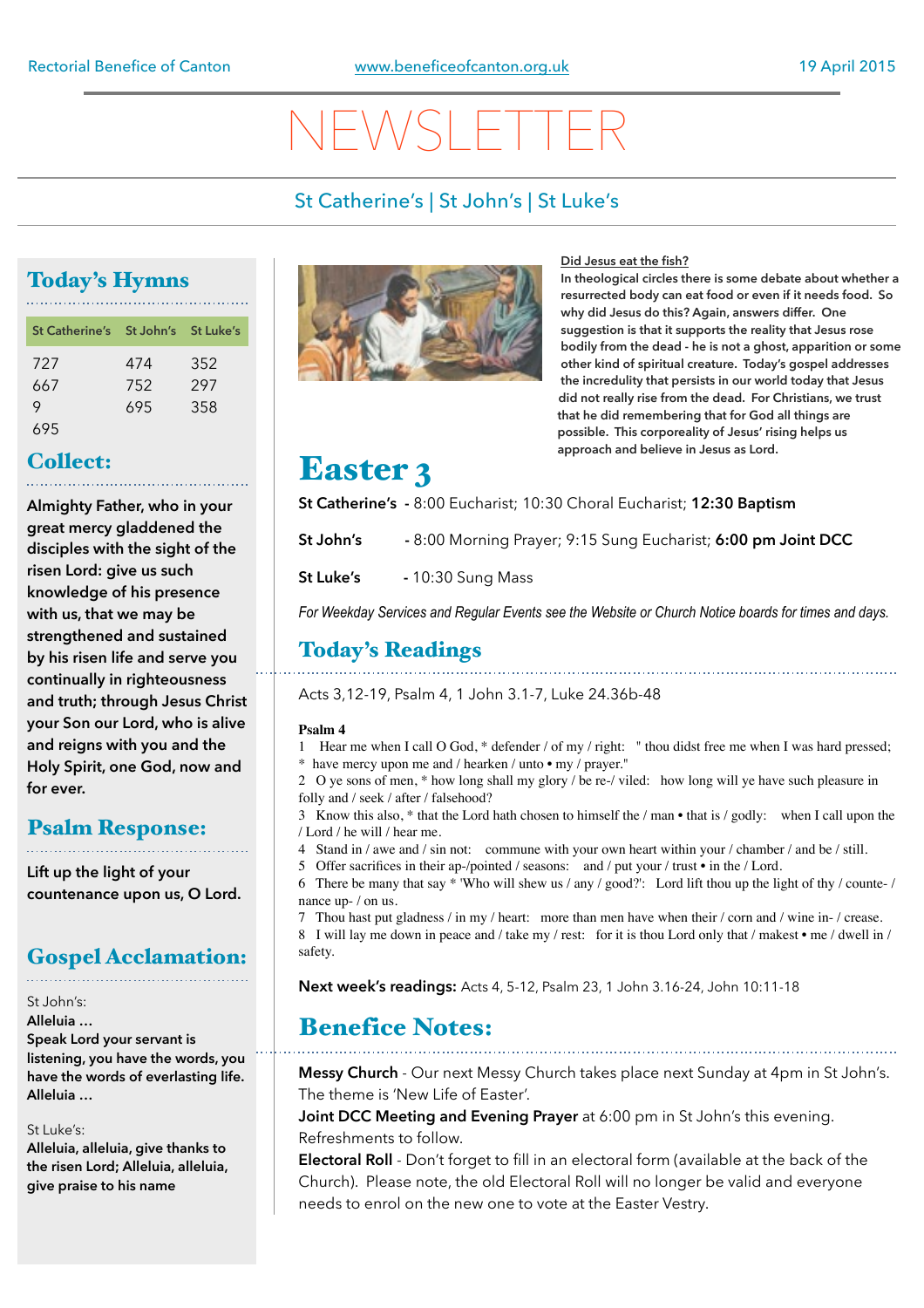### Rectorial Benefice of Canton [www.beneficeofcanton.org.uk](http://www.beneficeofcanton.org.uk) 19 April 2015

**Easter Vestry -** The Annual Easter Vestry is on Wednesday 29 April at 7:30 pm in St Luke's Church. The formal notice of the meeting is now up. All are welcome. **PCC Elections** - There are nomination forms for Church wardens and membership of the PCC at the back of our churches and these elections will take place at the Easter Vestry.

**Benefice Noticeboard** - If you would like to include something in the notes please send it to [linsaycoolhouse@hotmail.com](mailto:linsaycoolhouse@hotmail.com). Please try to keep contributions brief as space is often very limited.

**Confirmation Classes -** The next confirmation class is on Sunday 26 April at 3pm in St Luke's.

**Vestry Home Group -** Thursday 7-9pm in St John's - Informal bible study exploring the Gospel readings - All welcome! Paradise Run - The next run is on 25 April. Please bring your food to Sylvia's house (114 Pencisely Road) on the day itself or to Diana's (23, Greenfield Avenue) between 6-7pm. Thank you for your loyal support. If you'd like to know about this venture to feed the homeless, contact Diana (02921 400367).

**Same Sex Marriage -** If you feel so called, please sign one of the pages at the back of our Churches, registering your support for whichever option you think the Church in Wales should adopt. Please take a copy of Croeso and see the Church in Wales website for more information on this issue.

**Youth Team -** The next meeting is this coming Wednesday 22 April at 6:30 pm in the Vicarage. **New Initiatives: Battle of the Bands** - this will be a music event for young people from year 9 upwards taking place on Saturday 4 July. Application forms available next week. Youth Club - launches on the week beginning 1st June. We are in urgent need of a team of adult helpers who will help oversee the activities each evening. There is a sign up sheet at the back of our churches. **Soul Survivor August 2015** - Soul Survivor is a 5 day event for Christian Youth Groups and teenage Christians (aged 12+) in Shepton Mallet. Application forms at the back of the Church. For more info: soulsurvivor.com

**Christian Aid Week -** 10-16 May This is one of the few occasions when we can give collectively as a church to people more unfortunate than ourselves. This year, the focus is on helping women in Ethiopia. More details to follow.

## St Catherine's Notes:

**Hall Bookings -** To book the Hall please contact the clergy.

## St John's Notes:

**Ty Bronna -** The collection this month (April) is Gravy granules

## St Luke's Notes:

**Hall Bookings -** To book the Hall please contact Jackie or Haydn Page on 029 2091 3808 [haydnpage@hotmail.co.uk](mailto:haydnpage@hotmail.co.uk) **Women's Group** There'll be a talk by Fr Phelim on 23 April in St Luke's at 7:30 pm. Also, on the afternoon of Thurs May 7 we've a tour of the Mansion House and a very special tea has been arranged. All are welcome. Names to Jeanie asap.

**Recently Departed:** Jean Nicholson, Beatrice Bowkett, Edith Brooks

### This Week in the Benefice: (Diocesan Prayer / Anglican Prayer Cycle / Events and Services)

**Sun 19** Cynon Valley Deanery, Michael Jones (AD); Nebbi, Uganda; **Mon 20** Aberamon, Abercwmboi, Cwmaman, David Way (V); Nebraska; **St Beuno; Tues 21** Abercynon, Sarah Rogers (PinC); Nelson (NZ and Polynesia); **St Anselm; Wed 22** Hospital Chaplains; Nevada;; **Thurs 23** Aberdare, Robert Davies (V); New Busa, Nigeria; **St George Fri 24** Aberdare, St Fagan, Richard Green (V); **Sat 25** Cwmbach, Ven. Christopher Smith (PinC); New Hampshire; **St Mark, Evangelist; Sun 26** Hirwaun, Ceirion Rees (V); New Jersey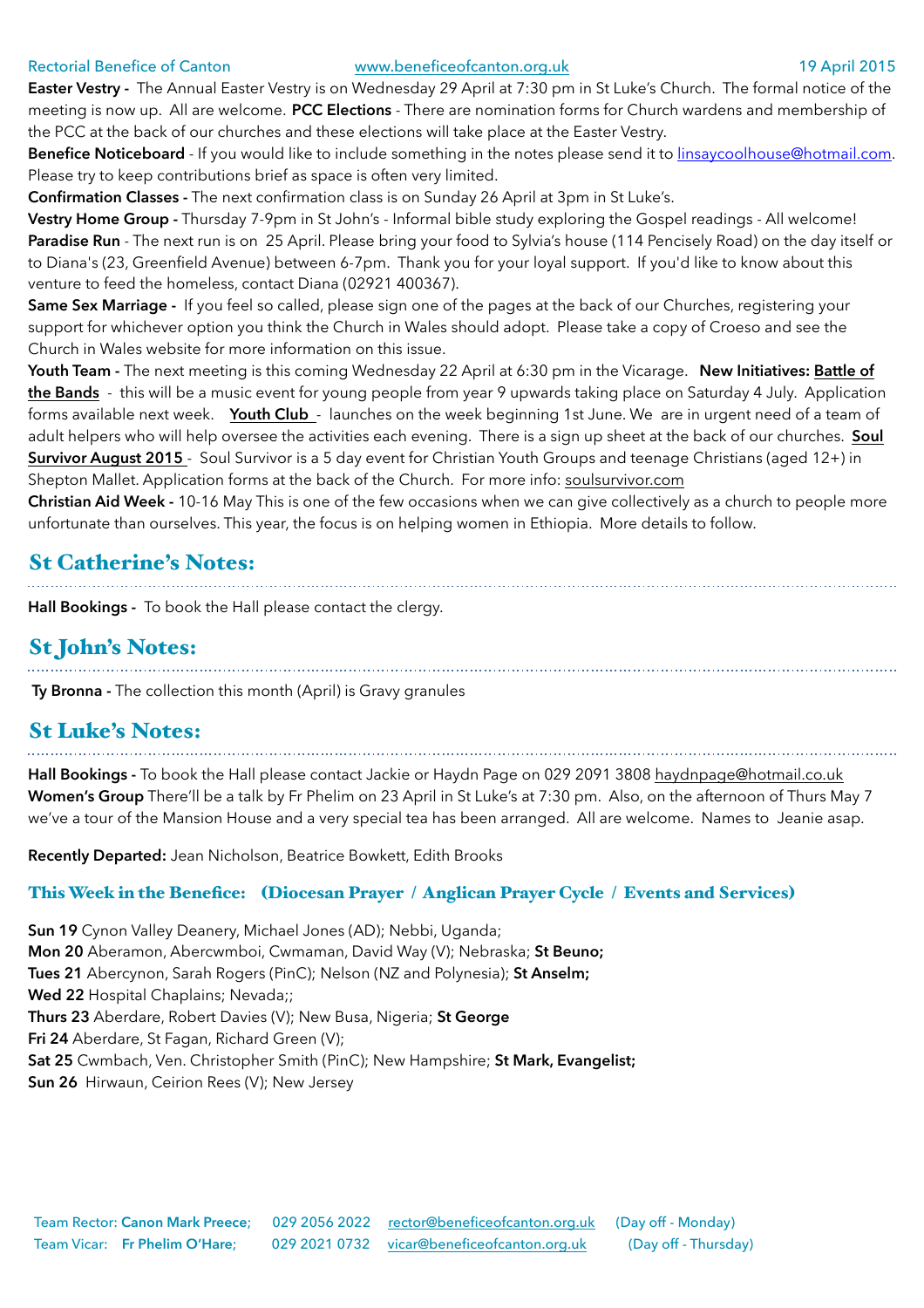## **19 April 2015 – Third Sunday of Easter**

## **First Reading**

A reading from the Acts of the Apostles.

Peter addressed the people, 'You Israelites, why do you wonder at this, or why do you stare at us, as though by our own power or piety we had made him walk? The God of Abraham, the God of Isaac, and the God of Jacob, the God of our ancestors has glorified his servant Jesus, whom you handed over and rejected in the presence of Pilate, though he had decided to release him. But you rejected the Holy and Righteous One and asked to have a murderer given to you, and you killed the Author of life, whom God raised from the dead. To this we are witnesses. And by faith in his name, his name itself has made this man strong, whom you see and know; and the faith that is through Jesus has given him this perfect health in the presence of all of you.

'And now, friends, I know that you acted in ignorance, as did also your rulers. In this way God fulfilled what he had foretold through all the prophets, that his Messiah would suffer. Repent therefore, and turn to God so that your sins may be wiped out.'

*Acts 3.12-19*

This is the word of the Lord. **Thanks be to God.**

### *Psalm 4*

R **Lift up the light of your countenance upon us, O Lord.** Answer me when I call, O God, defender of my cause; you set me free when I am hard-pressed; have mercy on me and hear my prayer. 'You mortals, how long will you dishonour my glory; how long will you worship dumb idols and run after false gods?' **R**

Know that the Lord does wonders for the faithful; when I call upon the Lord, he will hear me. Tremble, then, and do not sin; speak to your heart in silence upon your bed. **R** Offer the appointed sacrifices and put your trust in the Lord. Many are saying, 'O that we might see better times!' **R**

You have put gladness in my heart, more than when grain and wine and oil increase. I lie down in peace; at once I fall asleep; for only you Lord, make me dwell in safety. **R** R **Lift up the light of your countenance upon us, O Lord.**